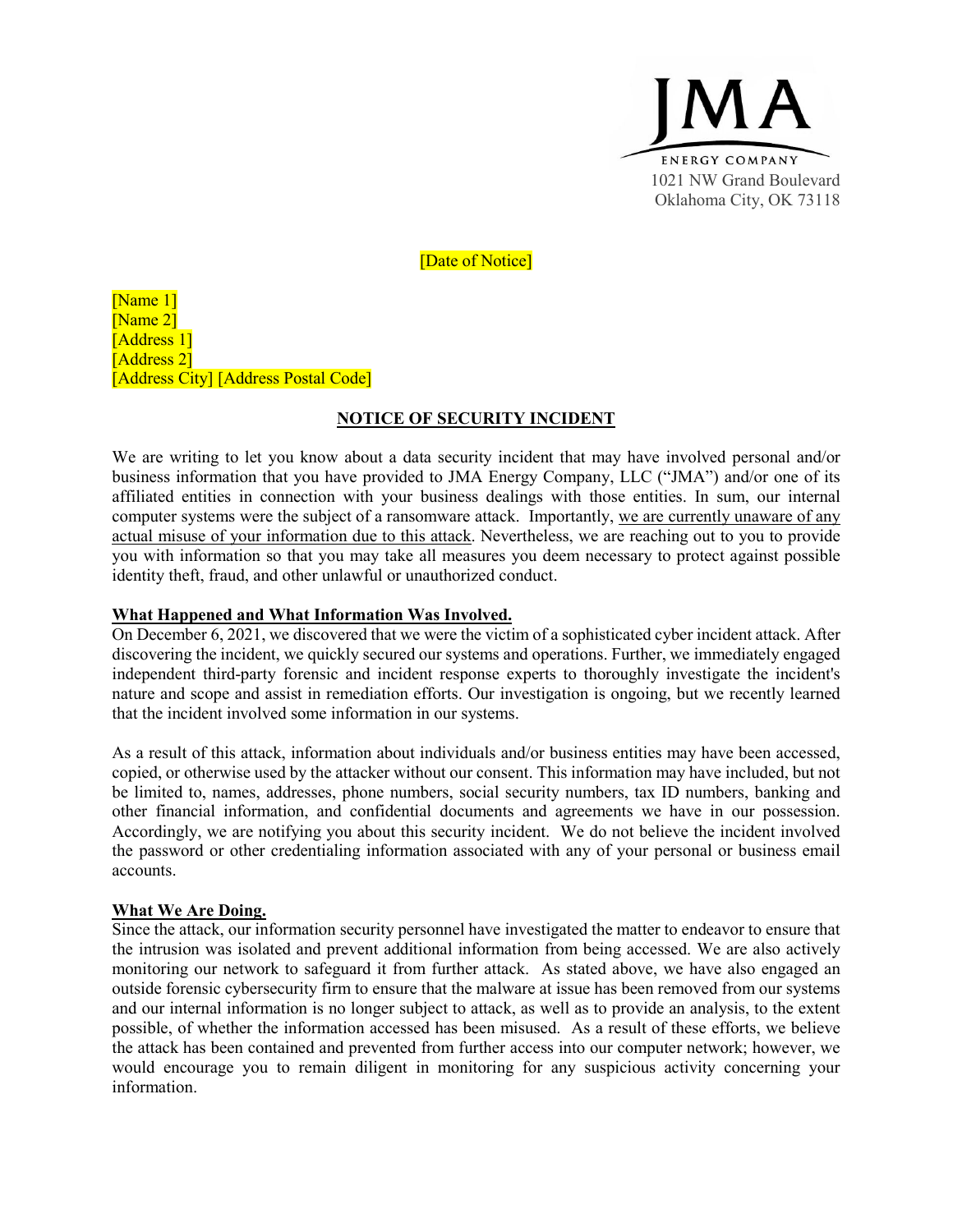## **What You Can Do.**

Although we are unaware of any actual misuse of your information, we want to make you aware of certain steps you may take to guard against identity theft or fraud which are found on the reverse side of this letter entitled "Steps You Can Take to Protect Your Information".

Finally, we are providing you with access to Single Bureau Credit Monitoring\* services at no charge. These services provide you with alerts for twelve (12) months from the date of enrollment when changes occur to your credit file. This notification is sent to you the same day that the change or update takes place with the bureau. In addition, we are providing you with proactive fraud assistance to help with any questions that you might have or in the event you become a victim of identity theft. These services will be provided by Cyberscout through Identity Force, a company specializing in fraud assistance and remediation services.

To enroll in Credit Monitoring\* services at no charge, please log on to **www.xxx.com** and follow the instructions provided. When prompted please provide the following unique code to receive services: **<access code>**

In order for you to receive the monitoring services described above, you **must enroll within 90 days** from the date of this letter.

#### **For More Information.**

We understand that you may have questions about it beyond what is covered in this letter. If you have additional questions, please call our toll-free response line at [**call center number**], Monday through Friday between 8:00 a.m. and 8:00 p.m. (ET).

# **STEPS YOU CAN TAKE TO PROTECT YOUR INFORMATION**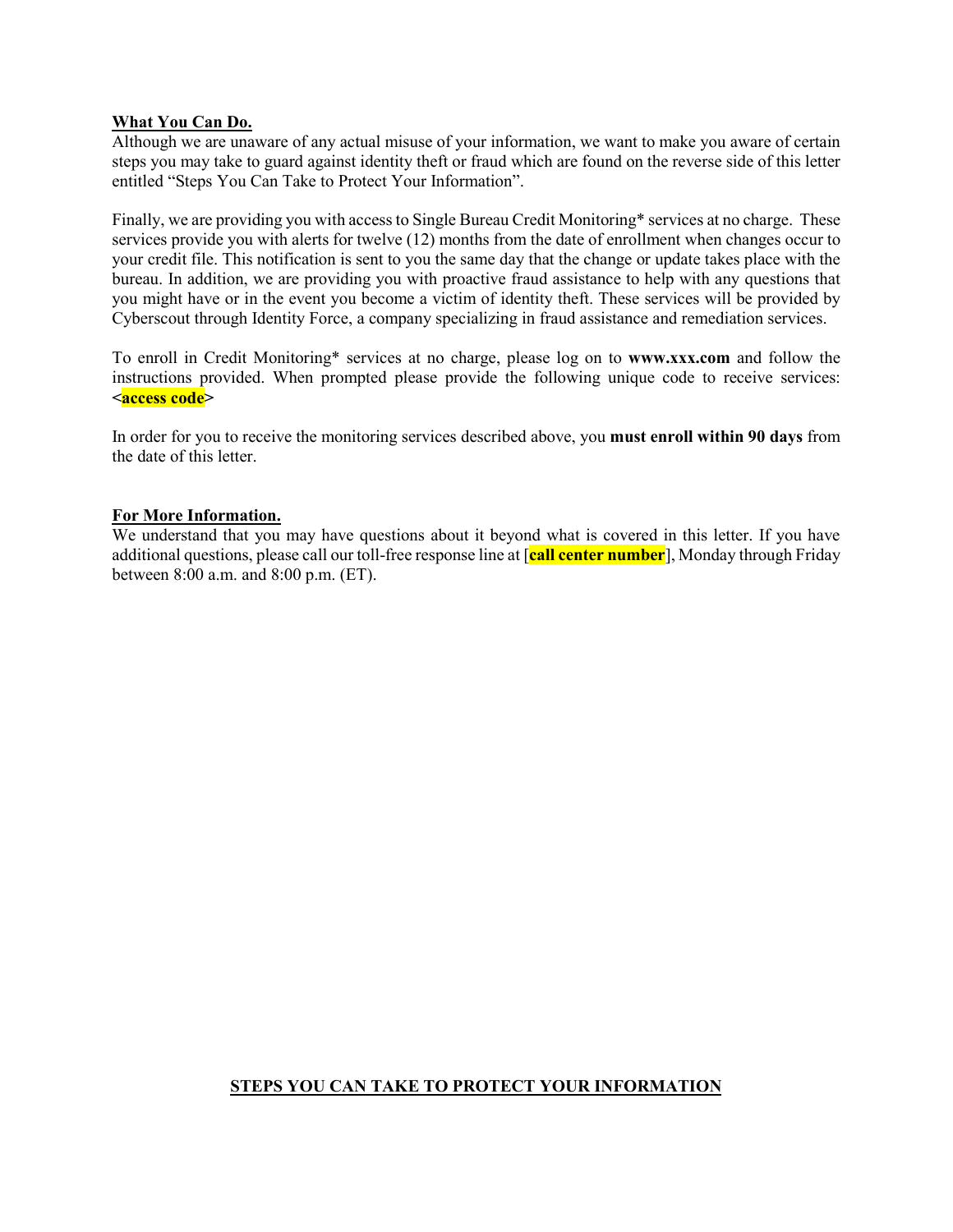## **Review Your Account Statements and Notify Law Enforcement of Suspicious Activity**

Review your financial account statements and credit reports closely. If you detect any suspicious activity on an account, you should promptly notify the financial institution or company with which the account is maintained. You also should promptly report any fraudulent activity or any suspected incidence of identity theft to proper law enforcement authorities, including your state attorney general and the Federal Trade Commission (FTC). To file a complaint with the FTC, go to *IdentityTheft.gov* or call 1-877-ID-THEFT (877-438-4338). Complaints filed with the FTC will be added to the FTC's Identity Theft Data Clearinghouse, which is a database made available to law enforcement agencies.

# **Obtain and Monitor Your Credit Report**

You should obtain a free copy of your credit report from each of the three major credit reporting agencies once every 12 months by visiting *http://www.annualcreditreport.com*, calling toll-free 877-322-8228, or by completing an Annual Credit Report Request Form and mailing it to Annual Credit Report Request Service,<br>P.O. Box 105281, Atlanta, GA 30348. You can access the request form at P.O. Box 105281, Atlanta, GA 30348. You can access the request form at *https://www.annualcreditreport.com/requestReport/requestForm.action*. Or you can elect to purchase a copy of your credit report by contacting one of the three national credit reporting agencies. Contact information for the three national credit reporting agencies for the purpose of requesting a copy of your credit report or for general inquiries is provided below:

- **Equifax**, (866) 349-5191, *www.equifax.com*, P.O. Box 740241, Atlanta, GA 30374
- **Experian**, (888) 397-3742, *www.experian.com*, P.O. Box 2002, Allen, TX 75013
- **TransUnion**, (800) 888-4213, *www.transunion.com*, 2 Baldwin Place, P.O. Box 1000, Chester, PA 19016

# **Consider Placing a Fraud Alert on Your Credit Report**

You may want to consider placing a fraud alert on your credit report. An initial fraud alert is free and will stay on your credit file for at least 90 days. The alert informs creditors of possible fraudulent activity within your report and requests that the creditor contact you prior to establishing any accounts in your name. To place a fraud alert on your credit report, contact any of the three credit reporting agencies identified above. Additional information is available at http://www.annualcreditreport.com.

## **Take Advantage of Additional Free Resources on Identity Theft**

Review the tips provided by the Federal Trade Commission's Consumer Information website, a valuable resource with some helpful tips on how to protect your information. Additional information is available at https://www.consumer.ftc.gov/topics/privacy-identity-online-security. For more information, please visit *IdentityTheft.gov* or call 1-877-ID-THEFT (877-438-4338).

#### **Security Freeze**

In some US states, you have the right to put a security freeze on your credit file. A security freeze (also known as a credit freeze) makes it harder for someone to open a new account in your name. It is designed to prevent potential creditors from accessing your credit report without your consent. As a result, using a security freeze may interfere with or delay your ability to apply for a new credit card, wireless phone, or any service that requires a credit check. You must separately place a security freeze on your credit file with each credit reporting agency. To place a security freeze, you may contact one of the three credit reporting agencies identified above. You may be required to provide information that identifies you including your full name, social security number, date of birth, current and previous addresses, a copy of your state-issued identification card, and a recent utility bill, bank statement, or insurance statement. Depending on where you live, there should be no charge to request a security freeze or to remove a security freeze.

**Iowa residents** may also wish to contact the Office of the Attorney general on how to avoid identity theft by calling 515-281-5164 or by mailing a letter to the Attorney General at: *Office of the Attorney General*